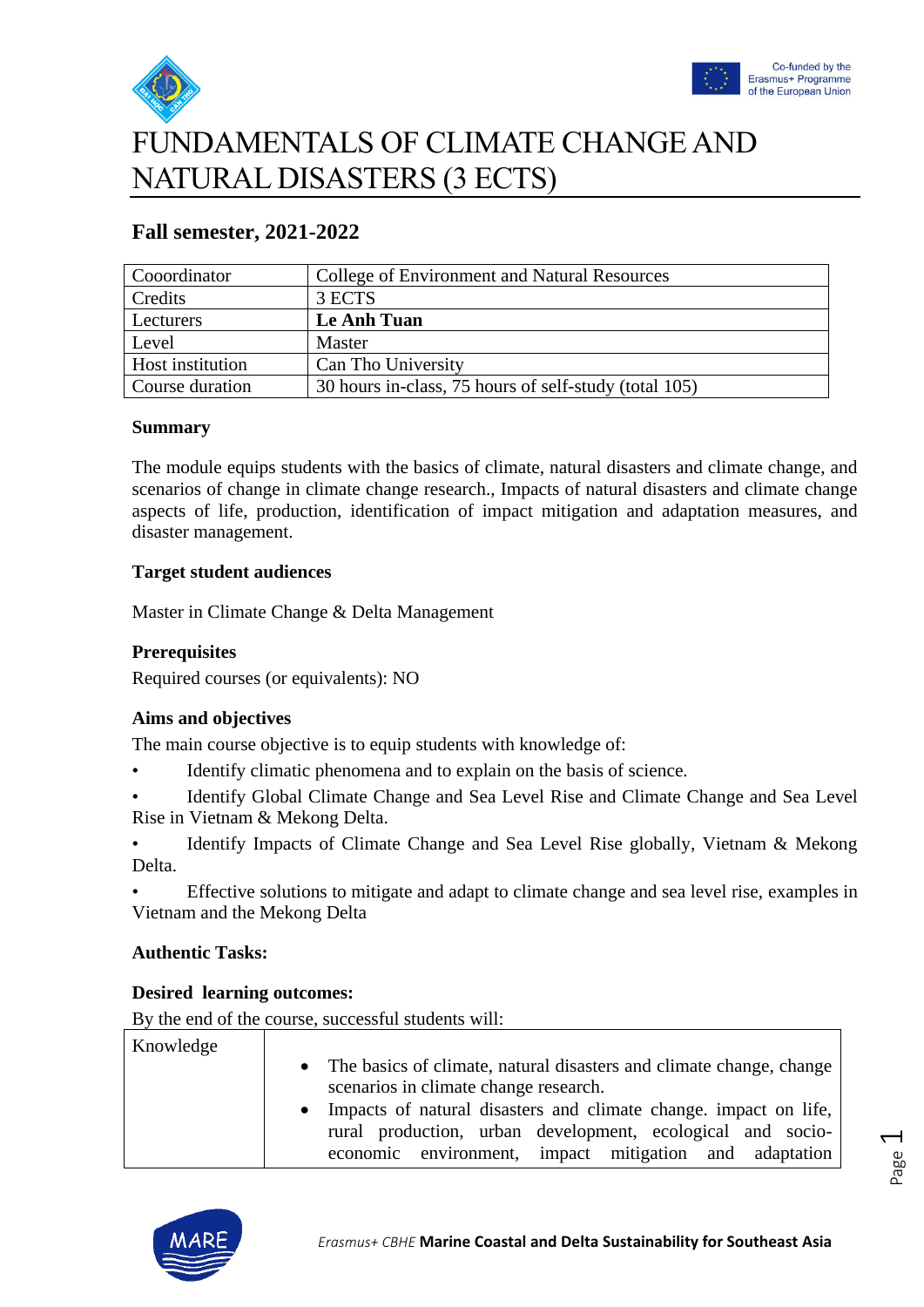



|               | measures, and disaster management.                                                                                                                                  |
|---------------|---------------------------------------------------------------------------------------------------------------------------------------------------------------------|
| Comprehensive | • Understand the basics of climate change, natural disasters and<br>climate change, and change scenarios in climate change research.                                |
| Application   | • Impact minimization and adaptation measures.                                                                                                                      |
| Analysis      | • Analysis of impacts of natural disasters and climate change on<br>livelihoods, rural production, urban development, ecological<br>environment and socio-economic. |
| Synthesis     | Coursework is part of the Disaster Management system                                                                                                                |

#### **Overview of sessions and teaching methods**

The course will make most of interactive and self-reflective methods of teaching and learning and, where possible, avoid standing lectures and presentations.

**Learning** 

• Video presentations

**methods**

- 
- Group work, write articles / essays
- Project Based Learning
- Literature review
- Stakeholder analysis / customer consultation

#### **Literature**

- Compulsory

[1] Nguyen Duc Ngu (2008). Climate Change. Science and Technics Publishing House, Hanoi

[2] Joel B. Smith, Richard J.T. Klein and Saleemul Huq (2003). Climate change, adaptive capacity and development, Imperial College Press, London

[3] Thomas E. Downing, Alexander J. Olsthoorn, Richard S.J. Tol (1999). Climate, change and risk. Taylor & Francis e-Library, London and New York.

[4] Lê Quang Tri, Le Anh Tuan, Nguyen Hieu Trung, Đang Kieu Nhan, Van Pham Dang Tri, Nguyen Thanh Binh, Dao Trong Tu, Lam Thi Thu Suu, Ngụy Thi Khanh, Dinh Diep Anh Tuan (2015): Managing the Risks from Climate Extremes at the Local Level. In: Viet Nam Special Report on Managing the Risks of Extreme Events and Disasters to Advance Climate Change Adaptation [Tran Thuc, Koos Neefjes, Ta Thi Thanh Huong, Nguyen Van Thang, Mai Trong Nhuan, Le Quang Tri, Lê Đinh Thanh, Huynh Thi Lan Huong, Vo Thanh Son, Nguyen Thi Hien Thuan, Lê Nguyen Tuong], Viet Nam Publishing House of Natural Resources, Environment and Cartography, HaNoi, Vietnam, pp. 189-226, ISBN 978-604-904-623-0.

[5] TTK & SEA START RC, 2009. Water and Climate Change in the Lower Mekong Basin: Diagnosis & recommendations for adaptation, Water and Development Research Group, Helsinky University of Technology (TTK), and Southeast Asia START Regional Center (SEA START RC), Chulalongkorn University, Water & Developmement Publications, Helsinky University of Technology, Espoo, Finland

- Literature

Technical reports, articles and articles on websites of Universities, Research Institutes, and Journal of Specialized Science.

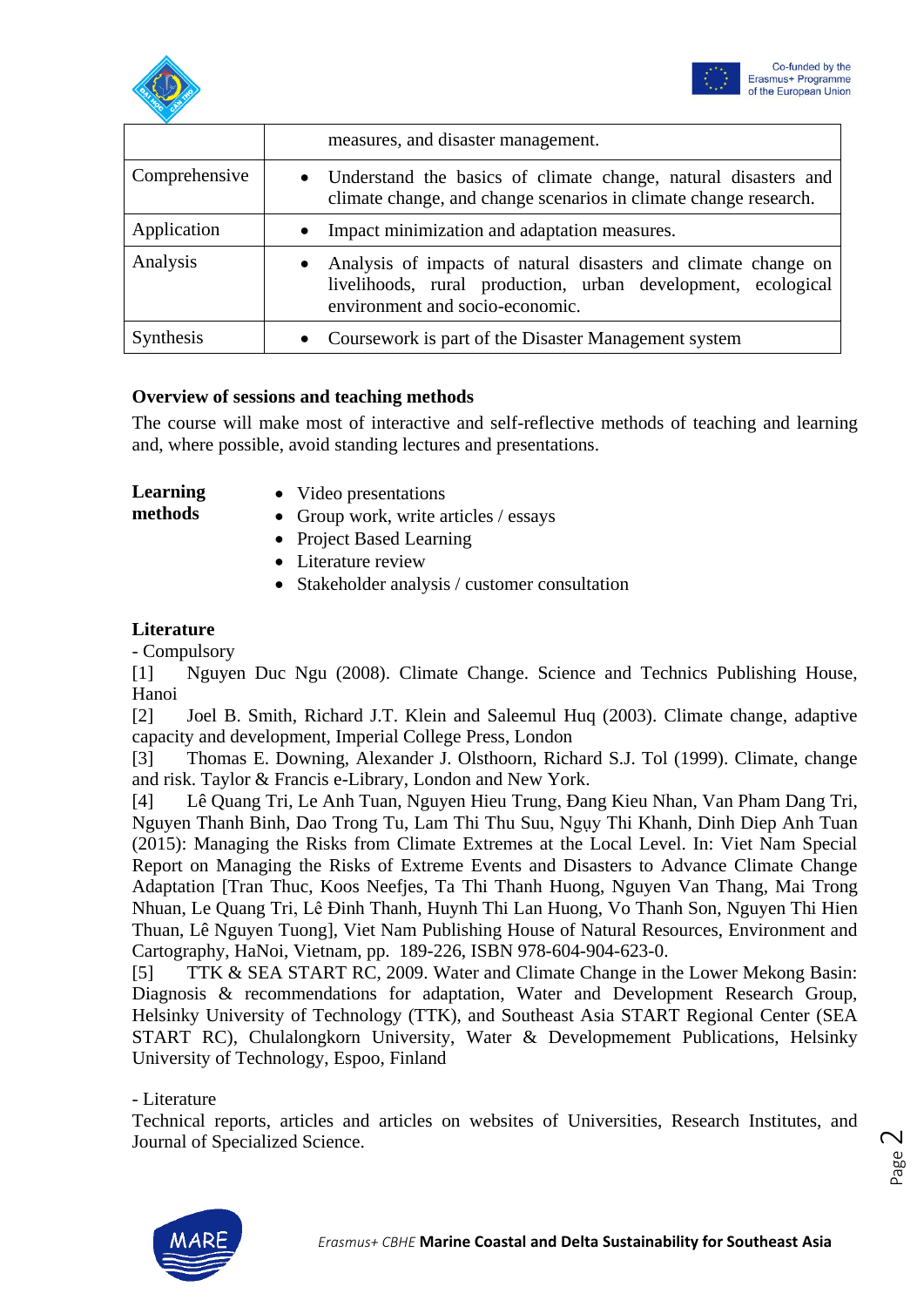



#### The table below summarizes course workload distribution:

| <b>Activities</b>                                                                                                                                                                                  | <b>Learning outcomes</b>                                                                             | <b>Assessment</b>                                                                  | <b>Estimated</b><br>workload       |
|----------------------------------------------------------------------------------------------------------------------------------------------------------------------------------------------------|------------------------------------------------------------------------------------------------------|------------------------------------------------------------------------------------|------------------------------------|
|                                                                                                                                                                                                    | In-class activities (25 hours of theory and 5 hours of group presentations)                          |                                                                                    | (hours)                            |
| Lectures                                                                                                                                                                                           | Understand theories, concepts,<br>methodologies and tools                                            | Join the class                                                                     | 4 hours /<br>chapter<br>(total 24) |
| Moderated in-class<br>discussions                                                                                                                                                                  | Discuss each case of the lesson                                                                      | Class<br>participation<br>and<br>preparedness<br>for discussions                   |                                    |
| In-class assignments,<br>homework assignment                                                                                                                                                       | Plenary discussion                                                                                   | Class<br>participation<br>and<br>preparedness<br>for assignments                   |                                    |
| Reading and discussion<br>of assigned papers for<br>preparation for lectures                                                                                                                       |                                                                                                      | Class<br>participation,<br>creative and<br>active<br>contribution to<br>discussion |                                    |
| Presentation group                                                                                                                                                                                 | Depending on the number of<br>academies and topics, it will be<br>classified into appropriate groups | Quality group<br>exercises and<br>individual<br>presentations                      | 5                                  |
| Independent work (75 hours)                                                                                                                                                                        |                                                                                                      |                                                                                    |                                    |
| Working group:<br>- Contribution to group<br>case studies projects<br>- Contribute to the<br>preparation and<br>delivery of<br>personalized<br>presentations<br>- Contribute to web<br>application |                                                                                                      | Quality group<br>exercises and<br>individual<br>presentations                      |                                    |
| Course group exercises                                                                                                                                                                             |                                                                                                      |                                                                                    |                                    |
| Presentation group                                                                                                                                                                                 |                                                                                                      | Quality group<br>exercises and<br>individual<br>presentations                      |                                    |
| <b>Total</b>                                                                                                                                                                                       |                                                                                                      |                                                                                    | 105                                |

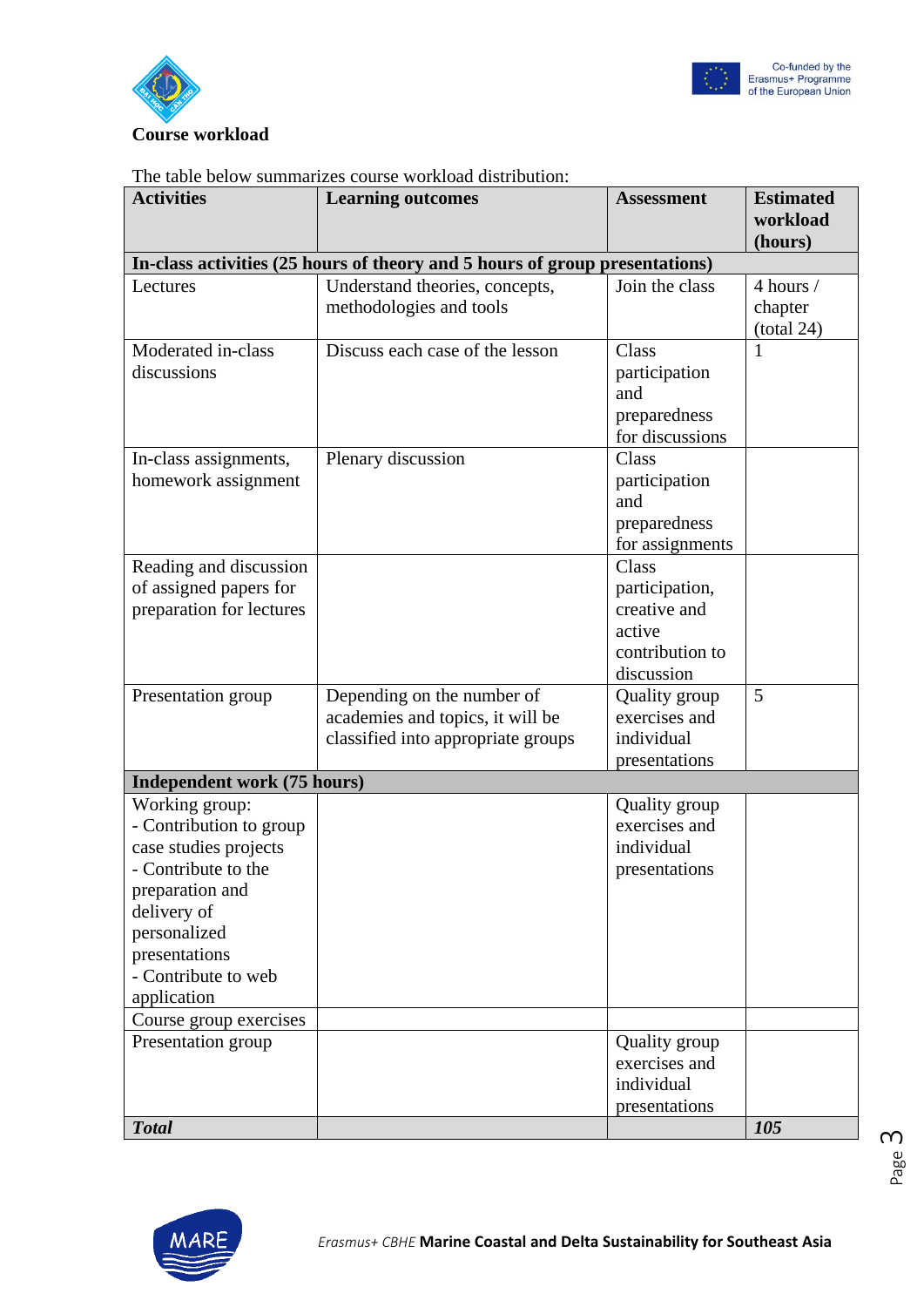



# **Course outline**

| Week   | <b>Topics</b>       |                                              |
|--------|---------------------|----------------------------------------------|
| Week 1 | Topic 1:            | The Basics of Climate Science                |
| Week 2 | Topic 2.            | Disaster Phenomena                           |
| Week 3 | Topic 3.            | Climate Change and Sea Level Rise            |
| Week 4 | Topic 4.            | Impacts of Climate Change and Sea Level Rise |
| Week 5 | Topic 5.            | <b>Responding to Climate Change</b>          |
| Week 6 | Topic 6.            | Disaster Risk Management                     |
| Week 7 | Group presentations |                                              |
| Week 8 | Final examination   |                                              |

#### **Course Schedule**

| Topic 1:                                   | <b>Climate Science Foundation</b>                                                                                                                                                                                                                                                                                                                                                                                                                                                                                                         |  |
|--------------------------------------------|-------------------------------------------------------------------------------------------------------------------------------------------------------------------------------------------------------------------------------------------------------------------------------------------------------------------------------------------------------------------------------------------------------------------------------------------------------------------------------------------------------------------------------------------|--|
| Learning<br>objectives                     | Equip climate science background, climate system concepts and related<br>weather elements                                                                                                                                                                                                                                                                                                                                                                                                                                                 |  |
| Learning<br>outcomes                       | Knowledge and Skills to identify climatic phenomena and to explain on<br>the basis of science                                                                                                                                                                                                                                                                                                                                                                                                                                             |  |
| Student<br>deliverables                    | Exercise: Questions & Answers and Plenary Discussion in Class                                                                                                                                                                                                                                                                                                                                                                                                                                                                             |  |
| Topic materials<br><b>Outline</b>          | Lesson<br>Nguyen Duc Ngu (2008). Climate Change. Science and Technics<br>$\lceil 1 \rceil$<br>Publishing House, Hanoi<br>Joel B. Smith, Richard J.T. Klein and Saleemul Huq (2003).<br>[2]<br>Climate change, adaptive capacity and development, Imperial College<br>Press, London<br>Thomas E. Downing, Alexander J. Olsthoorn, Richard S.J. Tol<br>$\lceil 3 \rceil$<br>(1999). Climate, change and risk. Taylor & Francis e-Library, London and<br>New York.<br>Video: https://www.youtube.com/watch?v=N3EqcUNdIl8<br>1.1. Definitions |  |
|                                            | 1.2. Earth Climate System<br>1.3. Major Meteorological Factors<br>1.4. Greenhouse effect<br>1.5. Weather Observation and Forecasting                                                                                                                                                                                                                                                                                                                                                                                                      |  |
| <b>Topic 2. Natural Disaster Phenomena</b> |                                                                                                                                                                                                                                                                                                                                                                                                                                                                                                                                           |  |
| Learning<br>objectives                     | Understand general concepts of natural disasters on earth and feature some<br>common disaster images.                                                                                                                                                                                                                                                                                                                                                                                                                                     |  |
| Learning<br>outcomes                       | Knowledge and Skills to identify global disaster phenomena and explain<br>the causes - characteristics of a common type of natural disaster in<br>Vietnam                                                                                                                                                                                                                                                                                                                                                                                 |  |
| Student<br>deliverables                    | Exercise: Questions & Answers and Plenary Discussion in Class                                                                                                                                                                                                                                                                                                                                                                                                                                                                             |  |



Page

4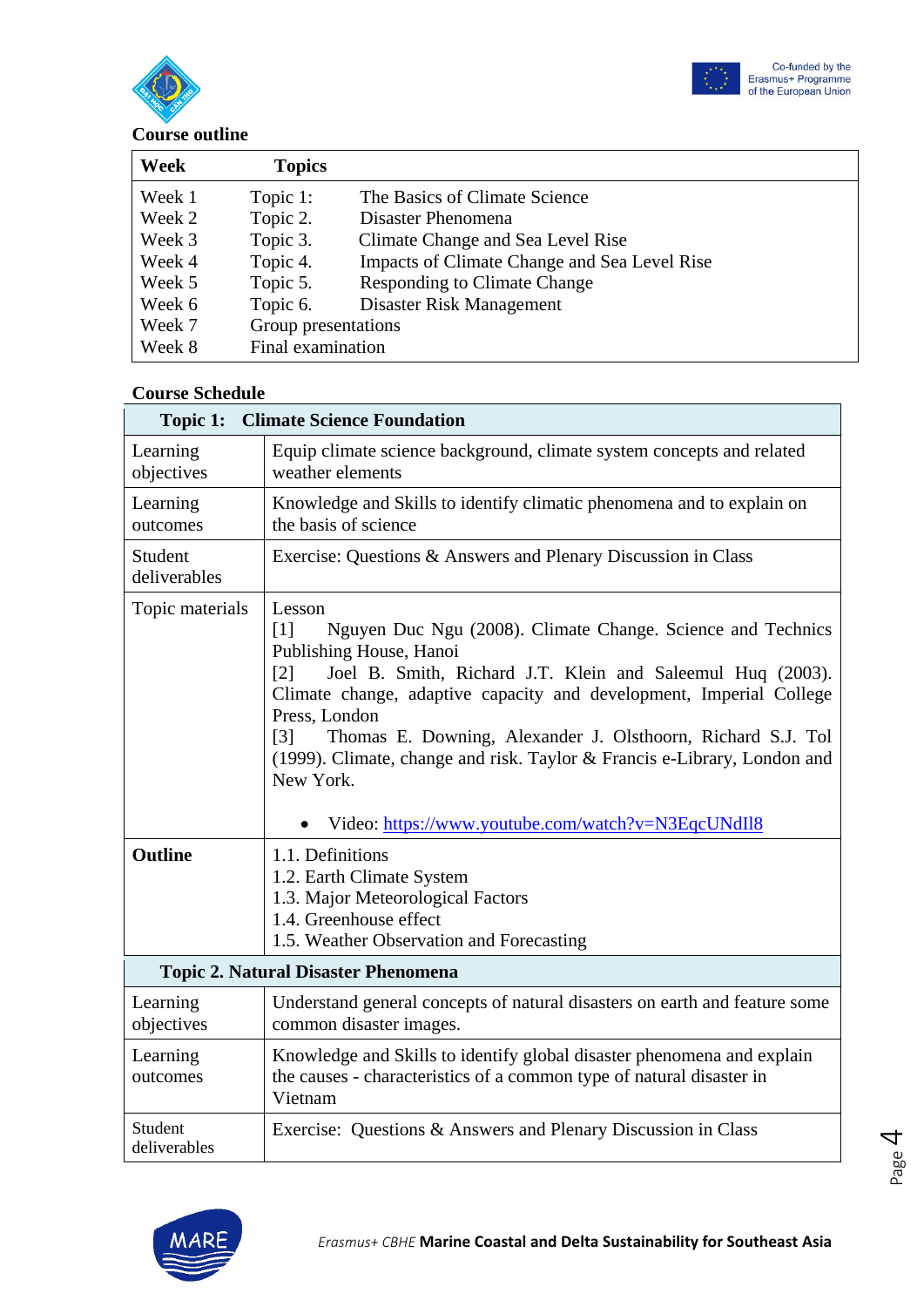



| Topic materials         | Lesson                                                                                                                                                                                                                                                                                                                                                                                                                                                                                                               |
|-------------------------|----------------------------------------------------------------------------------------------------------------------------------------------------------------------------------------------------------------------------------------------------------------------------------------------------------------------------------------------------------------------------------------------------------------------------------------------------------------------------------------------------------------------|
|                         | Thomas E. Downing, Alexander J. Olsthoorn, Richard S.J. Tol<br>$\lceil 3 \rceil$<br>(1999). Climate, change and risk. Taylor & Francis e-Library, London and<br>New York.                                                                                                                                                                                                                                                                                                                                            |
|                         | Video: https://www.youtube.com/watch?v=oRiLLd2hX0E                                                                                                                                                                                                                                                                                                                                                                                                                                                                   |
| <b>Outline</b>          | 2.1. Overview of Disaster<br>2.2. Thunderstorms, Tropical Depressions, Storms<br>2.3. Floods and Droughts<br>2.4. Landslides and subsidence                                                                                                                                                                                                                                                                                                                                                                          |
|                         | <b>Topic 3. Climate Change and Sea Level Rise</b>                                                                                                                                                                                                                                                                                                                                                                                                                                                                    |
| Learning<br>objectives  | Climate Change Awareness, Global Climate Change Evidence, Climate<br>Change and Sea Level Rise scenarios, emphasis on Viet Nam and Mekong<br>Delta                                                                                                                                                                                                                                                                                                                                                                   |
| Learning<br>outcomes    | Knowledge and Skills to Identify Global Climate Change and Sea Level<br>Rise and Climate Change and Sea Level Rise in Vietnam & Mekong<br>Delta.                                                                                                                                                                                                                                                                                                                                                                     |
| Student<br>deliverables | Exercise: Questions & Answers and Plenary Discussion in Class                                                                                                                                                                                                                                                                                                                                                                                                                                                        |
| Topic materials         | Lesson<br>Nguyen Duc Ngu (2008). Climate Change. Science and Technics<br>1]<br>Publishing House, Hanoi<br>Joel B. Smith, Richard J.T. Klein and Saleemul Huq (2003).<br>$\lceil 2 \rceil$<br>Climate change, adaptive capacity and development, Imperial College<br>Press, London<br>Thomas E. Downing, Alexander J. Olsthoorn, Richard S.J. Tol<br>$\lceil 3 \rceil$<br>(1999). Climate, change and risk. Taylor & Francis e-Library, London and<br>New York.<br>Video: https://www.youtube.com/watch?v=G4H1N_yXBiA |
| <b>Outline</b>          | 3.1. Fundamental Concept<br>3.2. Evidence of climate change and sea level rise<br>3.3. Scenario on climate change and sea level rise<br>3.4. Climate Change in Vietnam and the Mekong Delta<br>3.5. Current Studies                                                                                                                                                                                                                                                                                                  |
|                         | <b>Topic 4. Impacts of Climate Change and Sea Level Rise</b>                                                                                                                                                                                                                                                                                                                                                                                                                                                         |
| Learning<br>objectives  | Understand the effects of climate change and rising water in different key<br>sectors and industries.                                                                                                                                                                                                                                                                                                                                                                                                                |
| Learning<br>outcomes    | Knowledge and Skills to Identify Impacts of Climate Change and Sea<br>Level Rise globally, Vietnam & Mekong Delta.                                                                                                                                                                                                                                                                                                                                                                                                   |
| Student<br>deliverables | Exercise: Questions & Answers and Plenary Discussion in Class                                                                                                                                                                                                                                                                                                                                                                                                                                                        |



Page

ഥ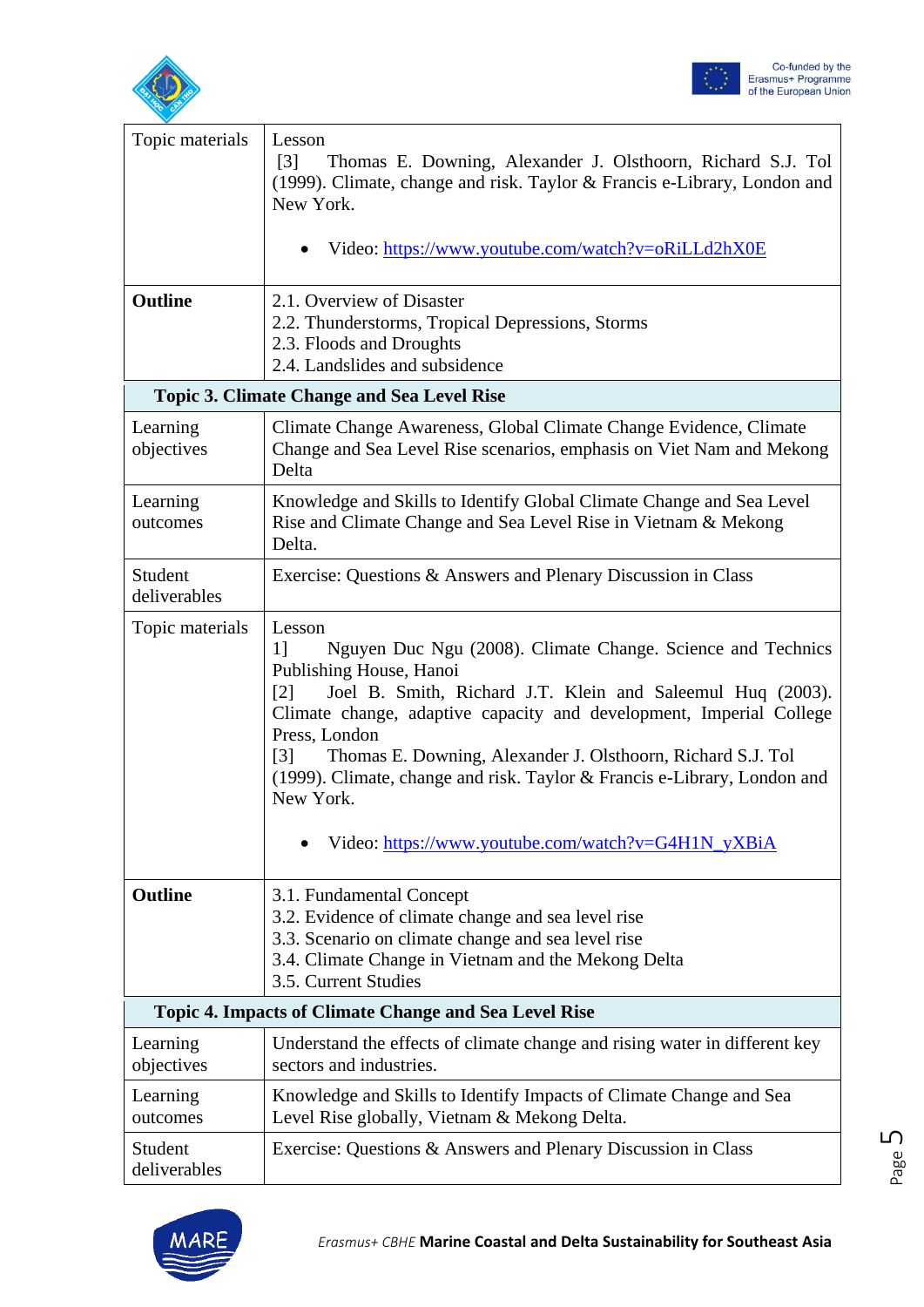



| Topic materials                                 | Lesson<br>Lê Quang Tri, Le Anh Tuan, Nguyen Hieu Trung, Đang Kieu<br>[4]<br>Nhan, Van Pham Dang Tri, Nguyen Thanh Binh, Dao Trong Tu, Lam Thi<br>Thu Suu, Ngụy Thi Khanh, Dinh Diep Anh Tuan (2015): Managing the<br>Risks from Climate Extremes at the Local Level. In: Viet Nam Special<br>Report on Managing the Risks of Extreme Events and Disasters to<br>Advance Climate Change Adaptation [Tran Thuc, Koos Neefjes, Ta Thi<br>Thanh Huong, Nguyen Van Thang, Mai Trong Nhuan, Le Quang Tri, Lê<br>Đinh Thanh, Huynh Thi Lan Huong, Vo Thanh Son, Nguyen Thi Hien<br>Thuan, Lê Nguyen Tuong], Viet Nam Publishing House of Natural<br>Resources, Environment and Cartography, HaNoi, Vietnam, pp. 189-226,<br>ISBN 978-604-904-623-0.<br>TTK & SEA START RC, 2009. Water and Climate Change in the<br>$\lceil 5 \rceil$<br>Lower Mekong Basin: Diagnosis & recommendations for adaptation,<br>Water and Development Research Group, Helsinky University of<br>Technology (TTK), and Southeast Asia START Regional Center (SEA<br>START RC), Chulalongkorn University, Water & Developmement<br>Publications, Helsinky University of Technology, Espoo, Finland<br>Video: https://www.youtube.com/watch?v=lhkgmKXOM1A |
|-------------------------------------------------|-----------------------------------------------------------------------------------------------------------------------------------------------------------------------------------------------------------------------------------------------------------------------------------------------------------------------------------------------------------------------------------------------------------------------------------------------------------------------------------------------------------------------------------------------------------------------------------------------------------------------------------------------------------------------------------------------------------------------------------------------------------------------------------------------------------------------------------------------------------------------------------------------------------------------------------------------------------------------------------------------------------------------------------------------------------------------------------------------------------------------------------------------------------------------------------------------------------------------------|
| Outline                                         | 4.1. Concept<br>4.2. Climate change impacts - Sea level rise to the ecosystem<br>4.3. Climate Change Impacts - Sea level rise to humans<br>4.4. Climate Change Impacts - Sea level rise in production<br>4.5. Climate Change Impacts - Sea level rise in infrastructure<br>4.6. Follow-up studies                                                                                                                                                                                                                                                                                                                                                                                                                                                                                                                                                                                                                                                                                                                                                                                                                                                                                                                           |
| Topic 5.<br><b>Responding to Climate Change</b> |                                                                                                                                                                                                                                                                                                                                                                                                                                                                                                                                                                                                                                                                                                                                                                                                                                                                                                                                                                                                                                                                                                                                                                                                                             |
| Learning<br>objectives                          | Introduction of effective mitigation measures to mitigate and adapt to<br>climate change and sea level rise, examples in Vietnam and the Mekong<br>Delta.                                                                                                                                                                                                                                                                                                                                                                                                                                                                                                                                                                                                                                                                                                                                                                                                                                                                                                                                                                                                                                                                   |
| Learning<br>outcomes                            | Knowledge and Skills to find effective solutions to mitigate and adapt to<br>climate change and sea level rise, examples in Vietnam and the Mekong<br>Delta.                                                                                                                                                                                                                                                                                                                                                                                                                                                                                                                                                                                                                                                                                                                                                                                                                                                                                                                                                                                                                                                                |
| Student<br>deliverables                         | Exercise: Questions & Answers and Plenary Discussion in Class                                                                                                                                                                                                                                                                                                                                                                                                                                                                                                                                                                                                                                                                                                                                                                                                                                                                                                                                                                                                                                                                                                                                                               |
| Topic materials                                 | Lesson<br>Lê Quang Tri, Le Anh Tuan, Nguyen Hieu Trung, Đang Kieu<br>[4]<br>Nhan, Van Pham Dang Tri, Nguyen Thanh Binh, Dao Trong Tu, Lam Thi<br>Thu Suu, Ngụy Thi Khanh, Dinh Diep Anh Tuan (2015): Managing the<br>Risks from Climate Extremes at the Local Level. In: Viet Nam Special<br>Report on Managing the Risks of Extreme Events and Disasters to<br>Advance Climate Change Adaptation [Tran Thuc, Koos Neefjes, Ta Thi<br>Thanh Huong, Nguyen Van Thang, Mai Trong Nhuan, Le Quang Tri, Lê<br>Đinh Thanh, Huynh Thi Lan Huong, Vo Thanh Son, Nguyen Thi Hien<br>Thuan, Lê Nguyen Tuong], Viet Nam Publishing House of Natural                                                                                                                                                                                                                                                                                                                                                                                                                                                                                                                                                                                   |

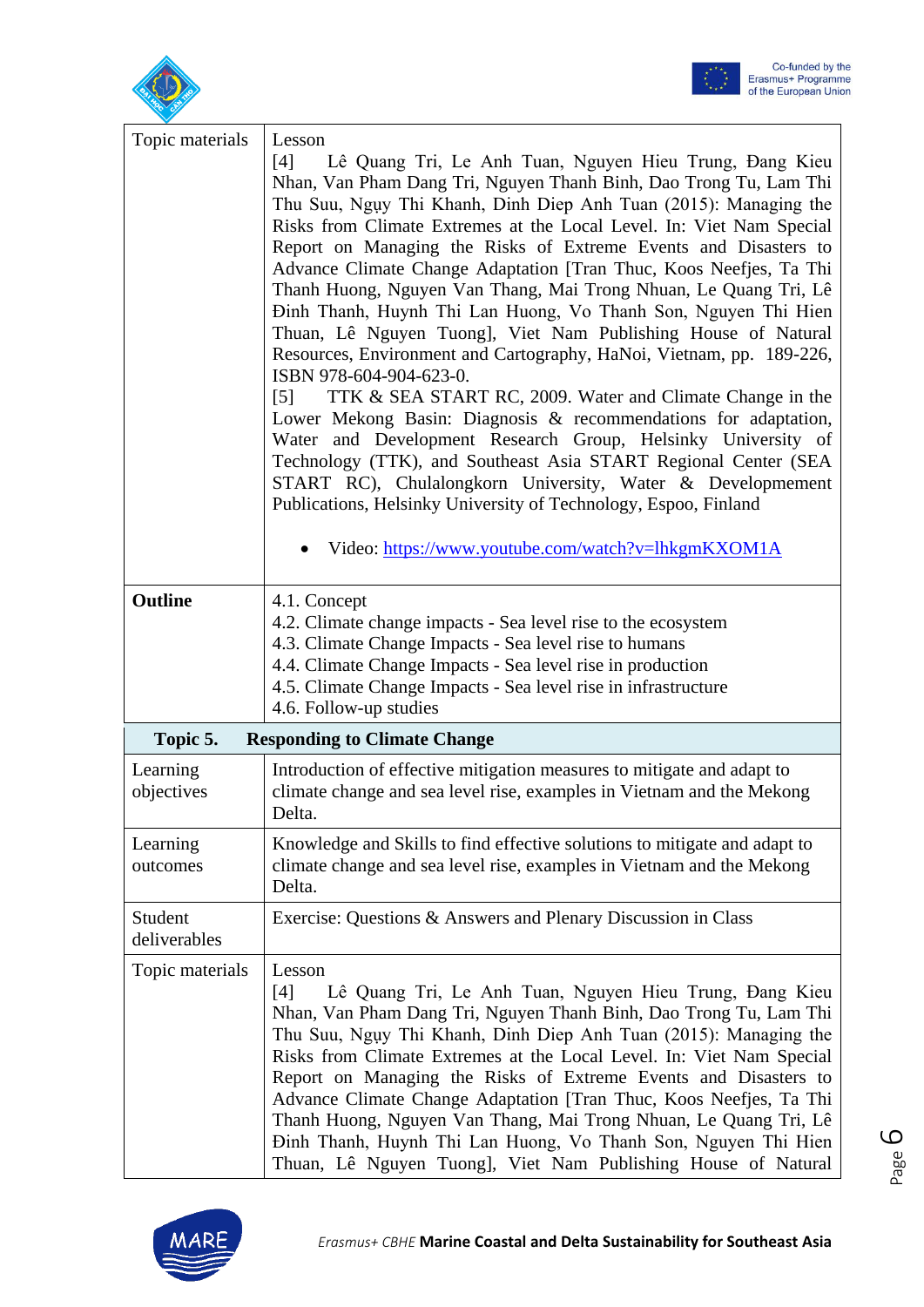



|                                          | Resources, Environment and Cartography, HaNoi, Vietnam, pp. 189-226,<br>ISBN 978-604-904-623-0.<br>TTK & SEA START RC, 2009. Water and Climate Change in the<br>$\lceil 5 \rceil$<br>Lower Mekong Basin: Diagnosis & recommendations for adaptation,<br>Water and Development Research Group, Helsinky University of<br>Technology (TTK), and Southeast Asia START Regional Center (SEA<br>START RC), Chulalongkorn University, Water & Developmement<br>Publications, Helsinky University of Technology, Espoo, Finland<br>Video: https://www.youtube.com/watch?v=FO46sPwm4xk&t=67s                                                                                                                                                                                                               |
|------------------------------------------|----------------------------------------------------------------------------------------------------------------------------------------------------------------------------------------------------------------------------------------------------------------------------------------------------------------------------------------------------------------------------------------------------------------------------------------------------------------------------------------------------------------------------------------------------------------------------------------------------------------------------------------------------------------------------------------------------------------------------------------------------------------------------------------------------|
| <b>Outline</b>                           | 5.1. Concepts<br>5.2. Climate Change Mitigation and Adaptation<br>5.3. The approach<br>5.4. Some Experience                                                                                                                                                                                                                                                                                                                                                                                                                                                                                                                                                                                                                                                                                        |
| <b>Topic 6. Disaster Risk Management</b> |                                                                                                                                                                                                                                                                                                                                                                                                                                                                                                                                                                                                                                                                                                                                                                                                    |
| Learning<br>objectives                   | Knowledge of natural disaster management at the government and<br>community level, following 3 sections before, during and after a disaster.                                                                                                                                                                                                                                                                                                                                                                                                                                                                                                                                                                                                                                                       |
| Learning<br>outcomes                     | Knowledge and skills to implement effective disaster management<br>solutions and obstacles under Vietnamese conditions.                                                                                                                                                                                                                                                                                                                                                                                                                                                                                                                                                                                                                                                                            |
| Student<br>deliverables                  | Exercise: Questions & Answers and Plenary Discussion in Class                                                                                                                                                                                                                                                                                                                                                                                                                                                                                                                                                                                                                                                                                                                                      |
| Topic materials                          | Lesson<br>Lê Quang Tri, Le Anh Tuan, Nguyen Hieu Trung, Đang Kieu<br>[4]<br>Nhan, Van Pham Dang Tri, Nguyen Thanh Binh, Dao Trong Tu, Lam Thi<br>Thu Suu, Ngụy Thi Khanh, Dinh Diep Anh Tuan (2015): Managing the<br>Risks from Climate Extremes at the Local Level. In: Viet Nam Special<br>Report on Managing the Risks of Extreme Events and Disasters to<br>Advance Climate Change Adaptation [Tran Thuc, Koos Neefjes, Ta Thi<br>Thanh Huong, Nguyen Van Thang, Mai Trong Nhuan, Le Quang Tri, Lê<br>Đinh Thanh, Huynh Thi Lan Huong, Vo Thanh Son, Nguyen Thi Hien<br>Thuan, Lê Nguyen Tuong], Viet Nam Publishing House of Natural<br>Resources, Environment and Cartography, HaNoi, Vietnam, pp. 189-226,<br>ISBN 978-604-904-623-0.<br>Video: https://www.youtube.com/watch?v=7YmHvh99kUQ |
|                                          |                                                                                                                                                                                                                                                                                                                                                                                                                                                                                                                                                                                                                                                                                                                                                                                                    |
| Outline                                  | 6.1. Concept<br>6.2. Human and Economic Risks from Natural Disasters<br>6.3. Natural Disaster Risk Management<br>6.4. Some Disaster Prevention Experiences                                                                                                                                                                                                                                                                                                                                                                                                                                                                                                                                                                                                                                         |

### **Course Assignments**

Course assignments will constitute a multi-part project:



Page

 $\overline{\phantom{1}}$